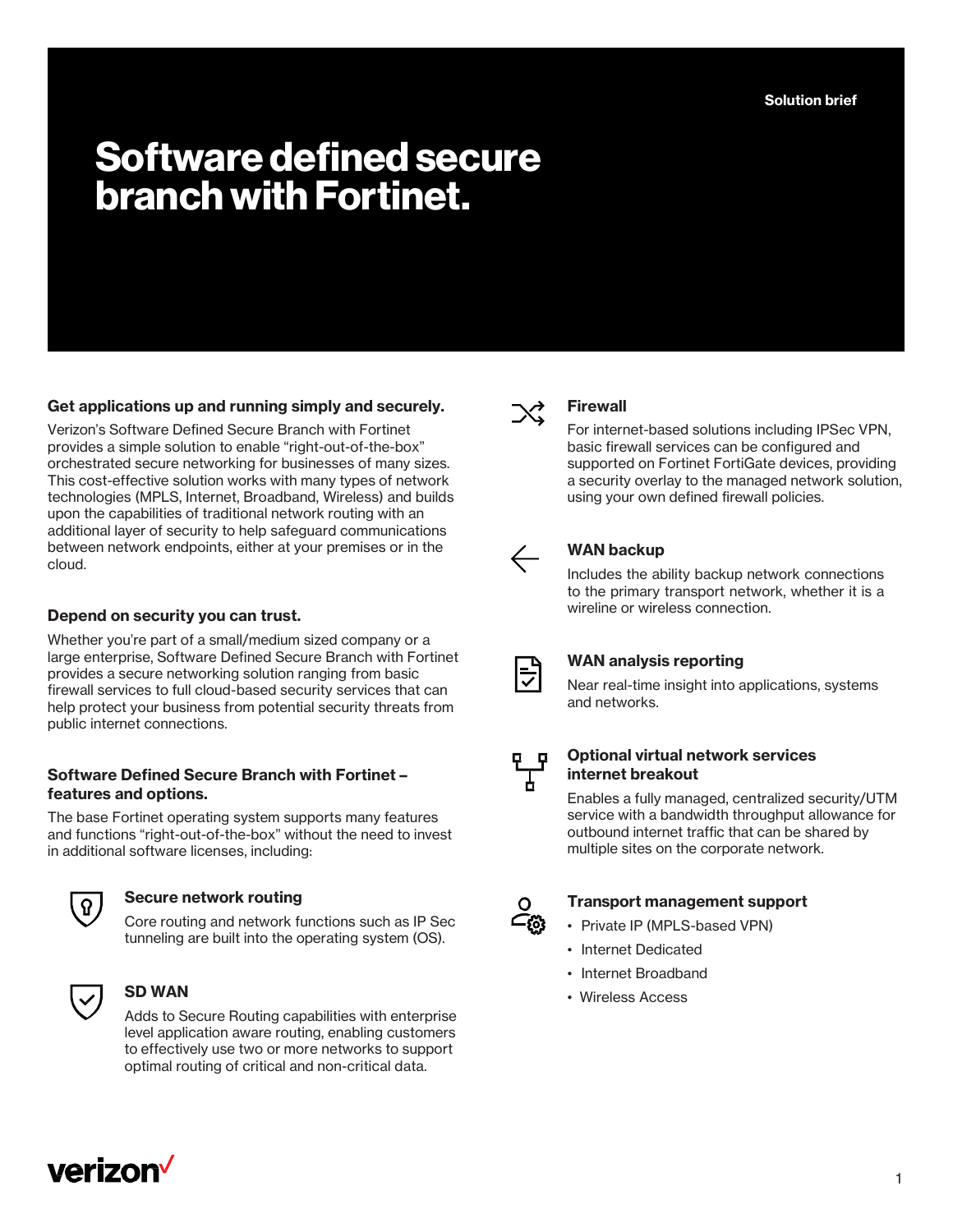# **No time for DIY? We've put it all together for you.**

Best of all, Software Defined Secure Branch with Fortinet comes with Verizon's full management and support, which means you get:

- Three minute device function polling
- Pro-active failed poll alarm response
- Fault condition isolation to either access, transport or CPE, if possible
- Proactive outage notification SLA<sup>1</sup> Change management support
- Verizon-provided or third party\* transport management
- Local Exchange Carrier (LEC) E-Bonding (Electronic Ticket Exchange) available with most major carriers
- Fault Resolution (available with Private IP)

Note: Out-of-band (OOB) access to CPE and CPE maintenance agreement required \*3rd party transport management requires signed Letter of Authorization (LOA) <sup>1</sup> Terms & conditions apply. See your VZ account manager for details.

# **Software Defined Secure Branch with Fortinet (Secure Routing)**



## **Software Defined Secure Branch with Fortinet (SD WAN)**